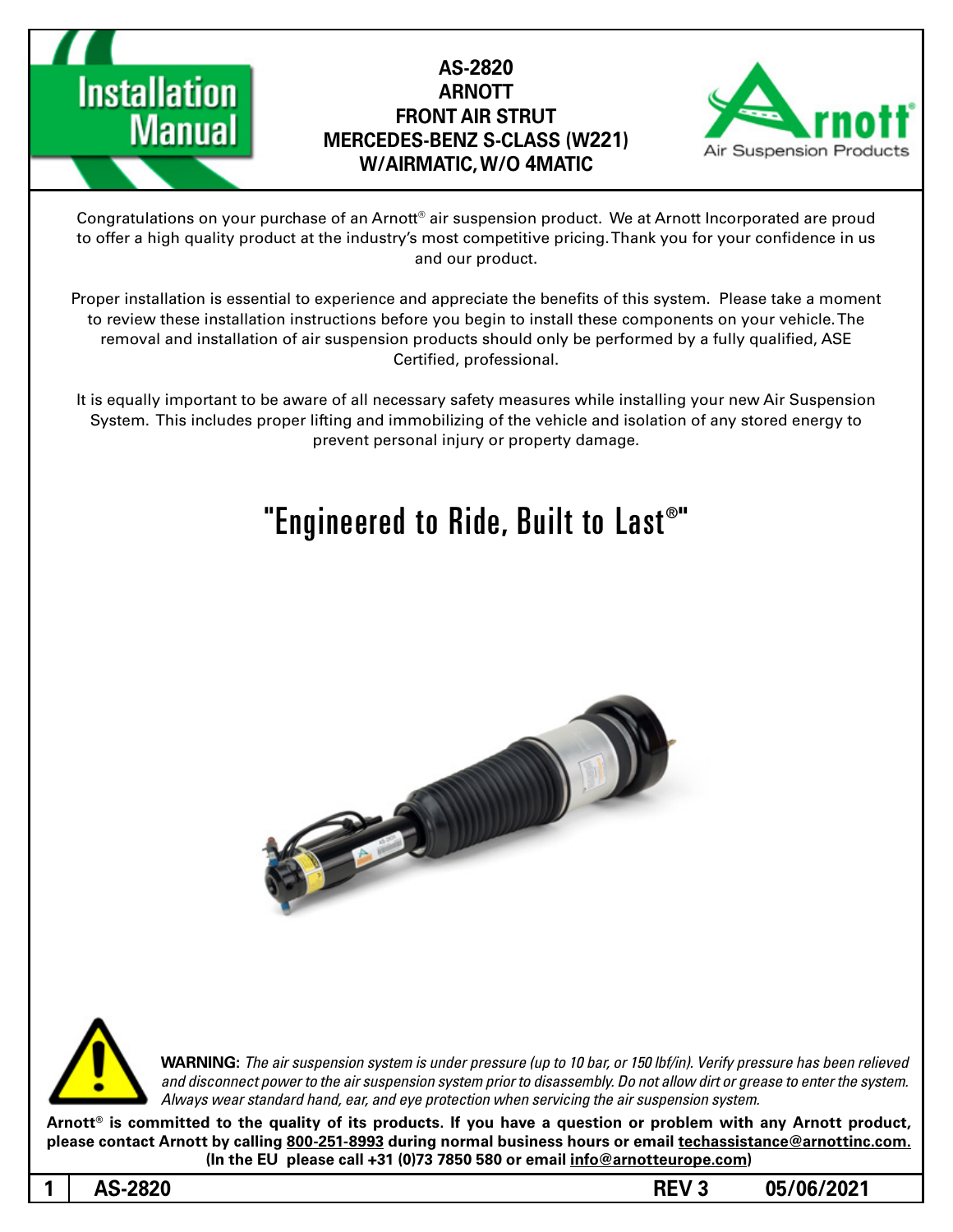



### **GENERAL INFORMATION:**

Reading this manual signifies your agreement to the terms of the general release, waiver of liability, and hold harmless agreement, the full text of which is available at www.arnottinc.com.

- Not to be stored below  $5^{\circ}$ F (-15 $^{\circ}$ C) or above 122 $^{\circ}$ F (50 $^{\circ}$ C).
- Avoid damage to air lines and cables.
- Removal and installation is only to be performed by fully qualified personnel.
- Use car manufacturer's diagnostic software.

**CAUTION:** Damage to the vehicle and air suspension system can be incurred if work is carried out in a manner other than specified *in the instructions or in a different sequence.* 



To avoid the possibility of short circuits while working with electric components consult your owner's manual on how to disconnect your battery.



Consult your vehicle owner's manual, service manual, or car dealer for the correct jacking points on your vehicle and for additional care, safety and maintenance instructions. Under no circumstances should any work be completed underneath the vehicle if it is not adequately supported, as serious injuries and death can occur.

#### **AIR STRUT REMOVAL**

1. SET STEERING TO STRAIGHT AHEAD.

#### 2. REMOVE FRONT WHEEL, (FIGURES 1, 2)





**FIGURE 1** FIGURE 2

**05/06/2021 REV 3**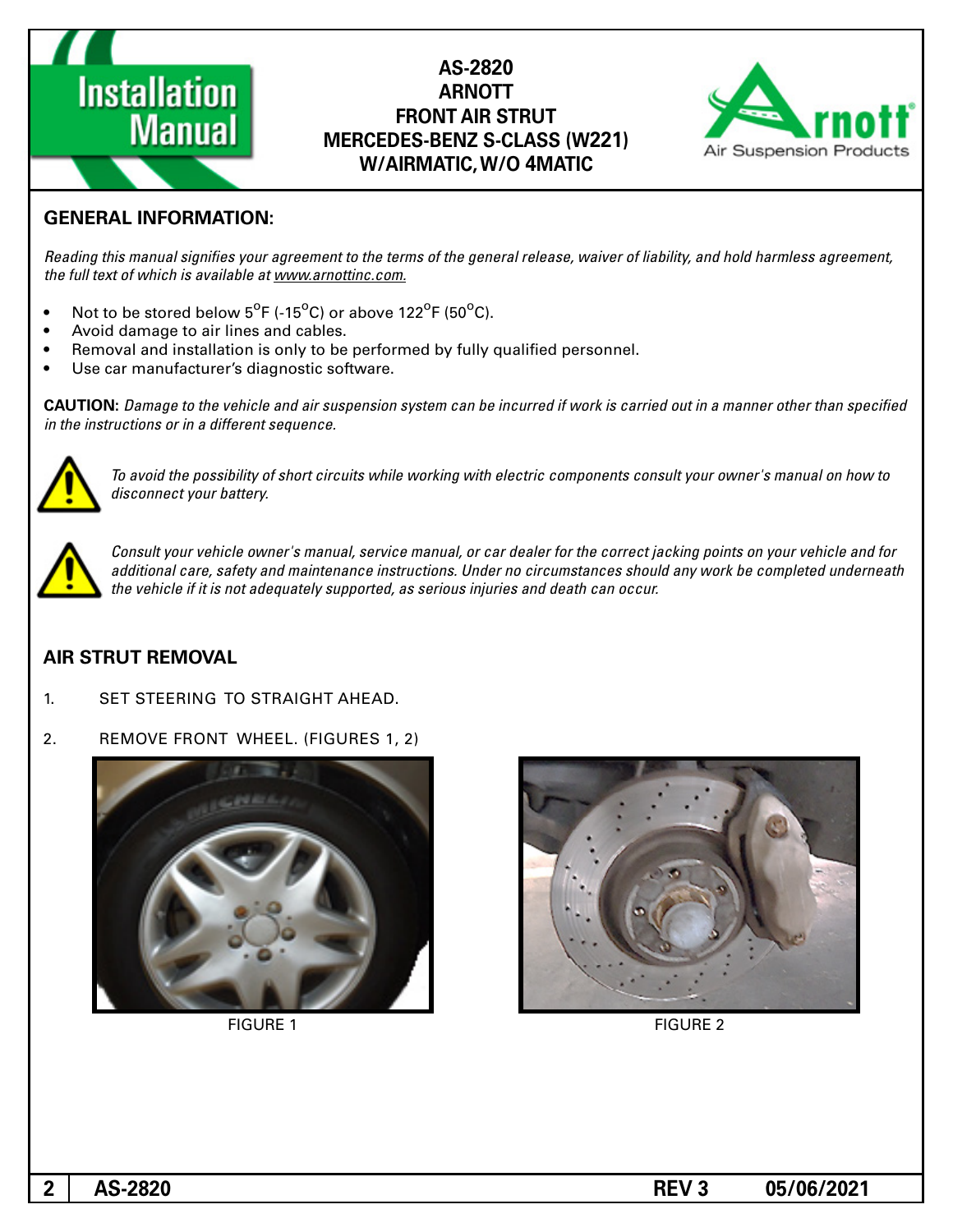

**FIGURE 5** 

5. DISCONNECT AND SEPARATE THE TWO (2) ELECTRICAL CONNECTORS. (FIGURES 6, 7)



**FIGURE 6** FIGURE 7



**05/06/2021 REV 3 05/06/2021**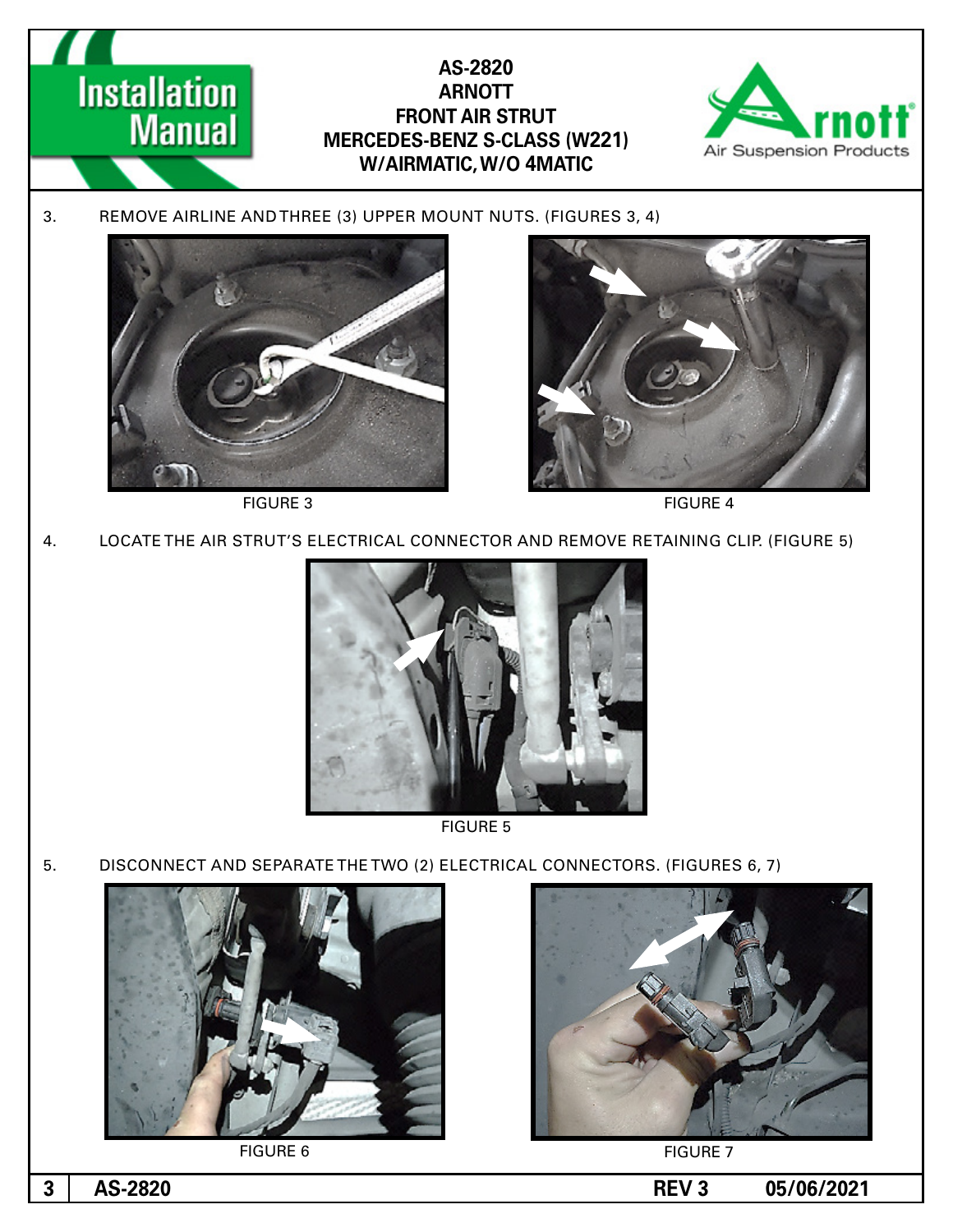



FIGURE 10 FIGURE 11



**05/06/2021 REV 3 05/06/2021**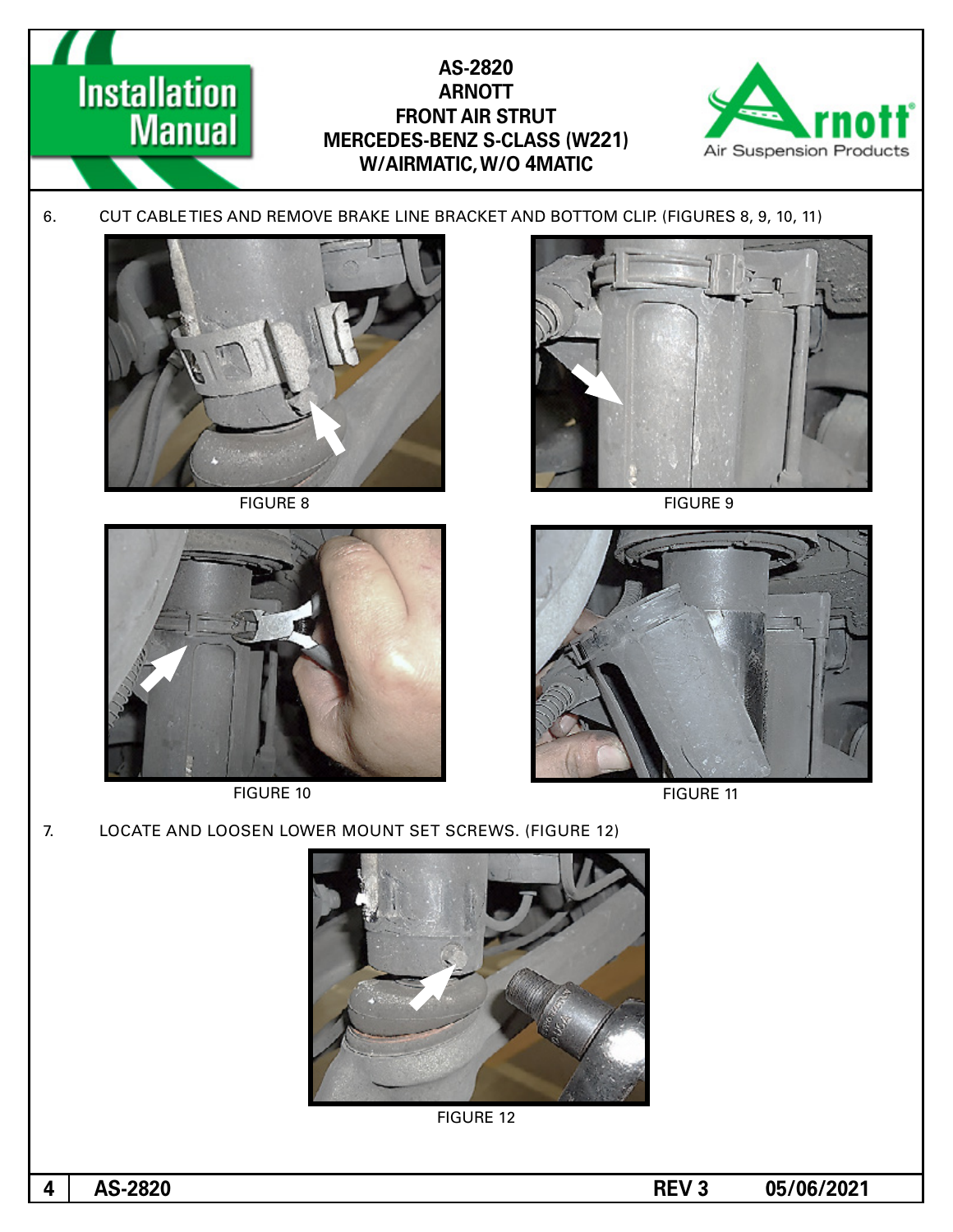



8. LOOSEN UPPER CONTROL ARM NUT. (FIGURE 13)



**FIGURE 13** 

9. SEPARATE THE UPPER CONTROL ARM FROM THE SPINDLE ASSEMBLY. (FIGURES 14, 15)





FIGURE 14 FIGURE 15

10. PULL DOWN ON THE SPINDLE ASSEMBLY, AND REMOVE THE AIR STRUT FROM THE VEHICLE. (FIGURES 16, 17)





**5**

**05/06/2021 REV 3**